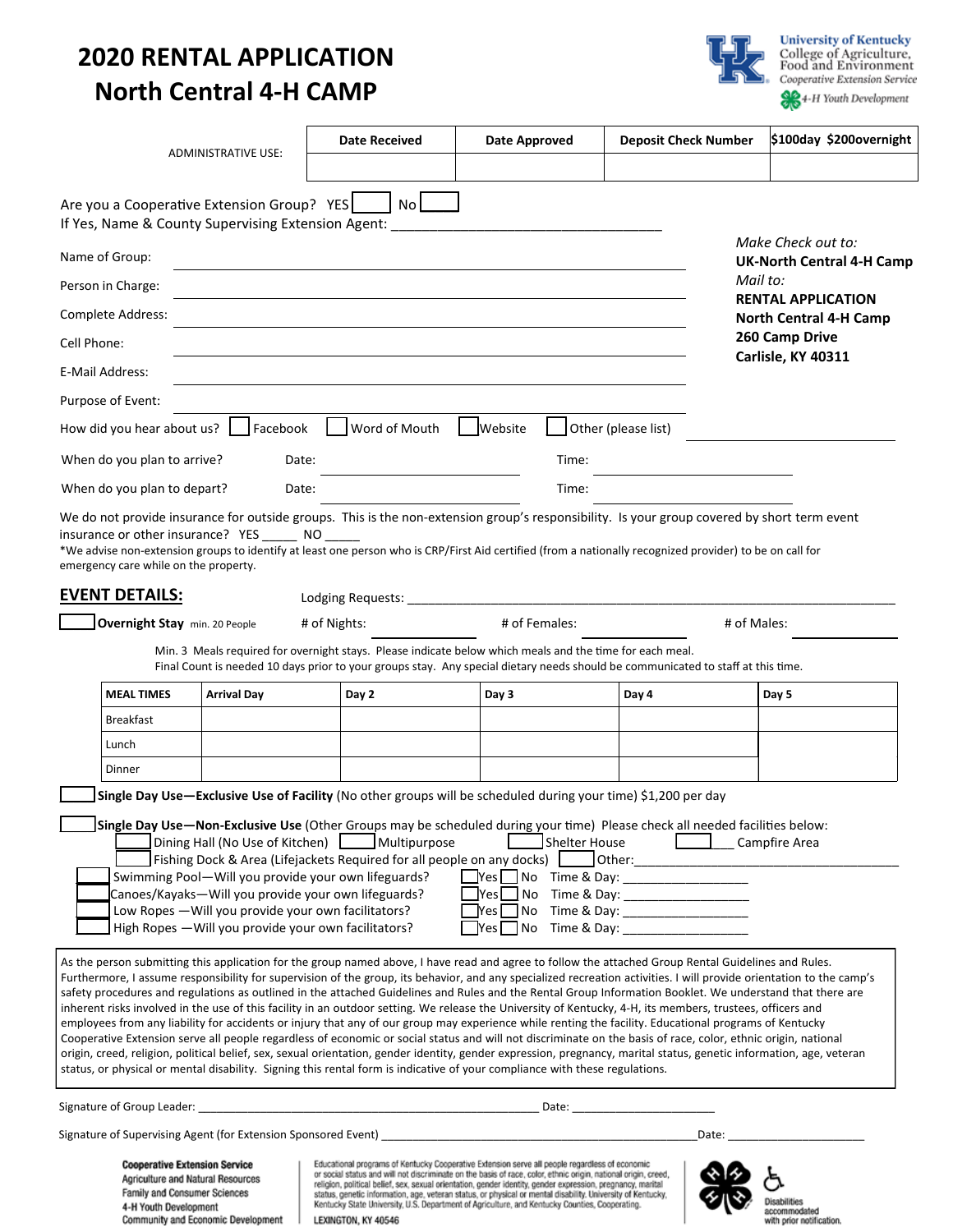

## **USE AGREEMENT OF 4-H CAMPS**

A. 4-H camp facilities, operated under the direction of the College of Agriculture, Food, and Environment Cooperative Extension

Service and 4-H Programs, are **not** available for use when:

- 1. The intended use is for fund-raising efforts.
- 2. The applicant opens its activities at the camp site to the general public.
- 3. The intended use is for partisan or non-partisan political purposes.

B. Should a non-extension rental group user be bumped by an Extension event, then that outside group will be offered an available open date. If none is available, this group goes to the top of the waiting list.

C. Non-Extension rental groups who have utilized the facilities during the previous year and have satisfactorily complied with these regulations will be given the opportunity to rent the same facility on the same corresponding day for the next year subject to Extension priorities. If they desire the corresponding date the following year, they should obtain an application for the upcoming year as they leave the camp and mail this to the address listed below. They can include their deposit if they so wish. If not, they will be asked for their deposit on January 15 of the following year during the approval process.

D. All Extension and non-extension groups must file an application with the camp: RENTAL APPLICATION, North Central 4-H Camp 260 Camp Drive, Carlisle, KY 40311

E. Dates are not confirmed until approved by the Camp Program Coordinator.

1. Extension groups must complete an application.

2. Non-Extension groups must complete an application and include a deposit check (non-refundable).

Applications from non-extension groups for the following year can be taken at any time, but dates cannot be confirmed until after summer camp dates for the following year have been set. 4-H Summer camps always have priority.

F. If a previous group desires a change in facilities or a change from their previous corresponding day, they must accept what is open and available at that time.

G. Non-Extension rental groups submitting an application for the first time will be placed on a waiting list on a first come, first served basis and will be notified as dates become available.

H. The person submitting the application for a group will be held responsible for the care of the facilities and the conduct of the group. The person submitting the application for the group should arrive in advance to assist in the registration and orientation of the group.

I. Day use of camp is defined as 8 hours between 8:00 am and 10:00 pm. If a group remains over eight (8) hours while renting the campgrounds for a one day activity, they will be required to pay an additional \$25.00 per hour for every hour beyond 8 hours. In addition groups must arrive within one (1) hour of their indicated arrival time or they will be charged an additional \$25.00 per hour for every hour they are late.

J. Parking is permitted only in designated areas. The camp is not responsible for personal vehicles being used or parked on the property.

K. Groups must leave the facilities clean and in good order.

L. An invoice will be presented for payment to the person in charge of the group before they leave the grounds. Payment is due immediately for non-extension groups. Extension groups may send payment to the Camp within 30 days. If payment is not made in a timely manner, late fees may apply. (After 30 Days: 5%, After 60 Days: 10%, After 90 Days: 15%.)

M. Groups are responsible for any damages caused by individual members of the group. Appropriate charges will be assessed and added to the group's bill or billed at the earliest possible date. Failure to pay these charges will result in no future rentals to that group or organization.

N. Renters requesting meals prepared by the camp foodservice staff must report the number of meals needed (minimum 20 per meal) to the Camp Program Coordinator at least 10 days prior to the camping date. You are allowed a 10% deviation.

**Cooperative Extension Service** Agriculture and Natural Resources Family and Consumer Sciences 4-H Youth Development Community and Economic Development

Educational programs of Kentucky Cooperative Extension serve all people regardless of economic or social status and will not discriminate on the basis of race, color, ethnic origin, national origin, creed, religion, political belief, sex, sexual orientation, gender identity, gender expression, pregnancy, marital<br>status, genetic information, age, veteran status, or physical or mental disability. University of Kentucky, Kentucky State University, U.S. Department of Agriculture, and Kentucky Counties, Cooperating. LEXINGTON, KY 40546

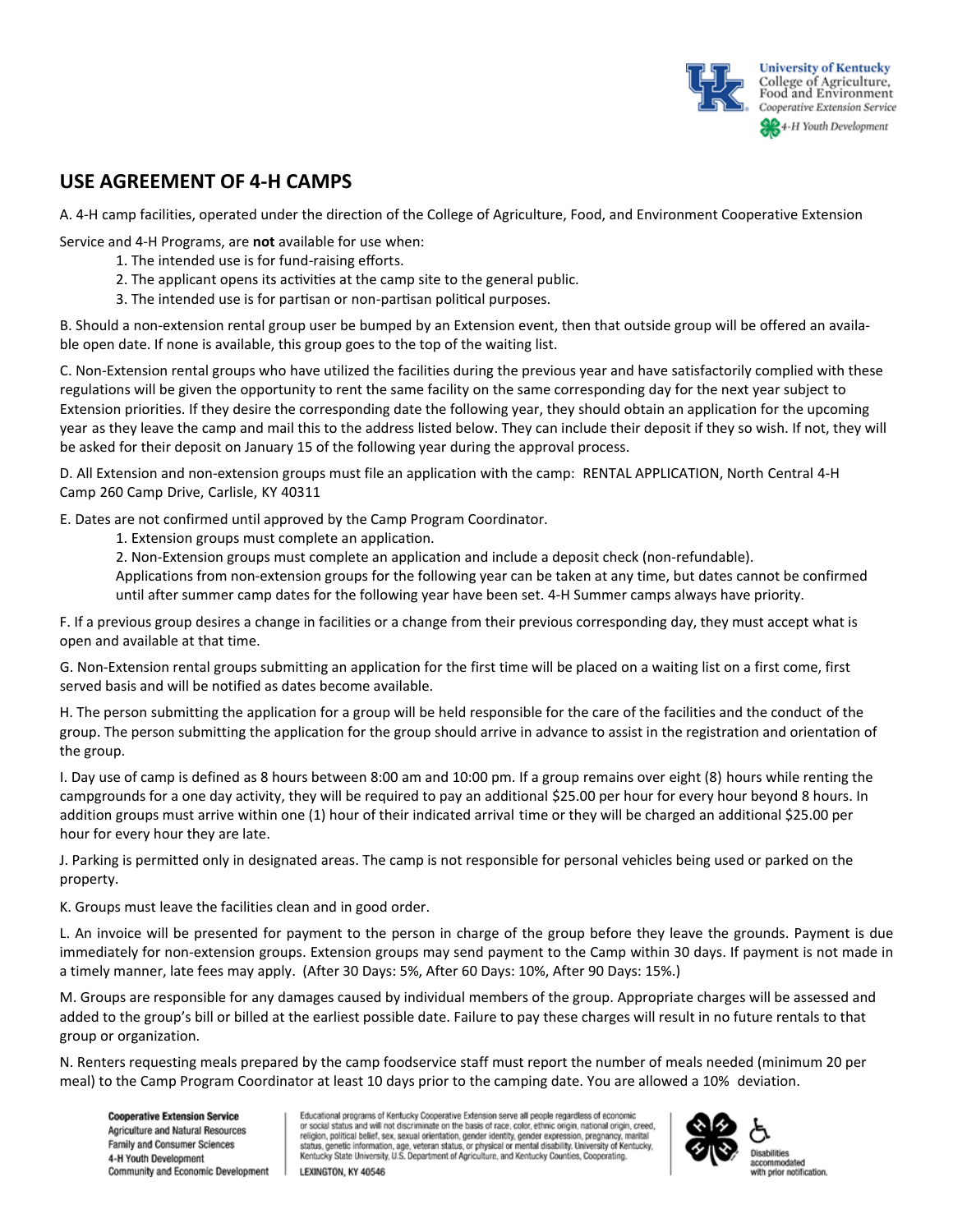

O. Cancellation policy for meals: If a group has requested meals to be prepared and then cancels a meal 10 days or less prior to their arrival, or cancels during the time they are on the grounds, they will be responsible for payment for all milk and perishable foods ordered for that meal(s). Examples are fresh foods such as lettuce that cannot be frozen or held for later use. Deposit is nonrefundable in the event a group must cancel use of the property/facilities.

P. **Absolutely no alcoholic beverages, drugs, explosives, or firearms** (unless approved by camp management for the purpose of education or police marksmanship) are allowed on camp premises.

Q. **No smoking** is allowed in any building or wooded areas. Smoking is permitted only in designated areas.

#### R. **No RV'S, golf carts, or ATVs are allowed on camp grounds.**

S. The person submitting an application needs to realize that this is University of Kentucky property, which allowed University officials to check the facilities at any time.

T. Swimming or canoeing activities require a lifeguard to be on duty on deck **(absolutely no exceptions)**. The camp may assist in securing a lifeguard. You may provide your own properly certified lifeguard. A current lifeguard certificate is required. A copy of the certification must be presented for our records. A life jacket MUST be worn, at all times for any lakefront activities.

U. In addition to the lifeguard certification, **for youth groups a canoe lifeguard must show proof of waterfront rescue training**. A copy of the certification card must be presented for our records.

V. Fishing is permitted for persons registered at the camp. A current Kentucky fishing license is required for persons 16 or older.

W. If the group needs any additional services, equipment or changes, the person submitting the application for a group must work with camp personnel prior to arrival at camp. Camp is not responsible for any personal equipment brought on to the property.

X. No pets are permitted anywhere on the camp grounds. Service animals are allowed. Animals involved in projects or demonstrations under supervision of project leader are allowed. Prior notice is appreciated.

Y. If food is being brought on the campground for consumption or cooking classes, we advise the group to minimize the time that food is in the danger zone (40 to 140 degrees F). We recommend the use of coolers/meat thermometers as needed (not provided).

Z. If food is being prepared at camp, e.g. cooking classes, we advise the group to follow the dish washing procedures that are posted in the kitchen. We advise the group to use only clean and sanitized utensils and equipment. Main kitchen rental is only available to extension groups with prior approval.

**Name of Group:\_\_\_\_\_\_\_\_\_\_\_\_\_\_\_\_\_\_\_\_\_\_\_\_\_\_\_\_\_\_\_\_\_\_\_\_\_\_\_**

Dates of Use:

Name of Responsible Person:

**Please initial here\_\_\_\_\_\_\_\_\_ to indicate that you have read and agree to adhere to these Rules and Regulations as found in this User Agreement.** 

**Your full signature should be provided on Page One (1) of this application.** 

**Cooperative Extension Service** Agriculture and Natural Resources Family and Consumer Sciences 4-H Youth Development Community and Economic Development

Educational programs of Kentucky Cooperative Extension serve all people regardless of economic or social status and will not discriminate on the basis of race, color, ethnic origin, national origin, creed,<br>religion, political belief, sex, sexual orientation, gender identity, gender expression, pregnancy, marital status, genetic information, age, veteran status, or physical or mental disability. University of Kentucky, Kentucky State University, U.S. Department of Agriculture, and Kentucky Counties, Cooperating.